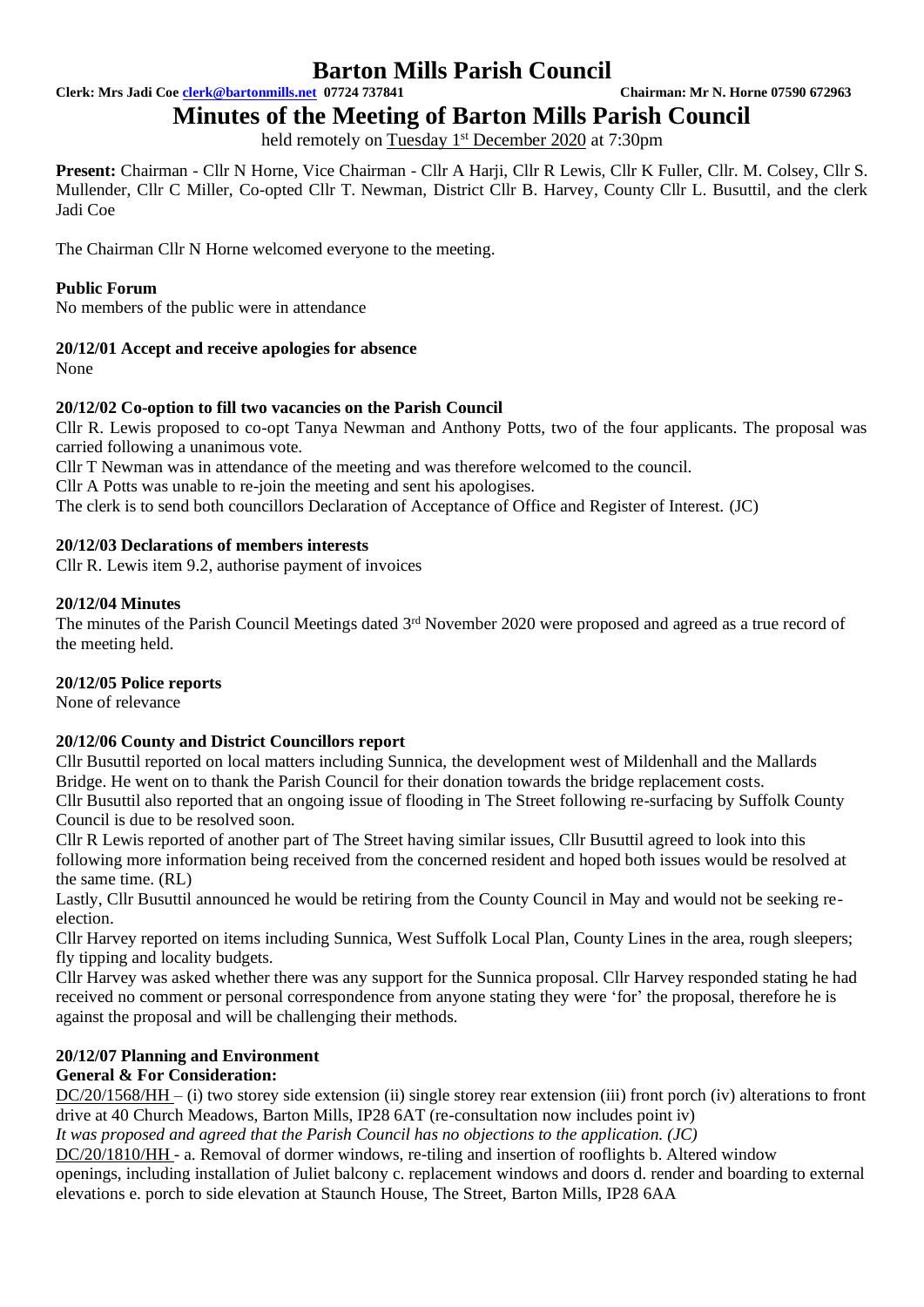#### **Clerk: Mrs Jadi Coe [clerk@bartonmills.net](mailto:clerk@bartonmills.net) 07724 737841 Chairman: Mr N. Horne 07590 672963**

*It was proposed and agreed that the Parish Council has no objections to the application. (JC)*

DC/20/1568/HH – Re- consultation (i) two storey side, extension (following demolition of existing porch and garage) (ii) single storey rear extension (following demolition of existing conservatory) (iii) front porch at 40 Church Meadow, Barton Mills, IP28 6AT

*It was proposed and agreed that the Parish Council has no objections to the application. (JC)*

**Tree Applications (for information only):**

None

**Applications awaiting West Suffolk decision and pending appeals:**

DC/19/2448/LB – Listed building consent for s subdivision of existing unit to create 2 self-contained flats and orangery on west elevation, at The Manor, Newmarket Road, Barton Mills, IP28 6BL – *Cllr Harvey agreed to review and report back on the status of the application*

DC/19/2447/FUL – Planning application, orangery on west elevation, at The Manor, Newmarket Road, Barton Mills, IP28 6BL – *Cllr Harvey agreed to review and report back on the status of the application*

**Decided/approved (for information only):**

None

# **20/12/08 Clerk's Report, Matters Arising from the Minutes of the Last Meeting and Correspondence**

The clerk reported she had a request from a parishioner for lighting along the path between the bridges at the Jubilee fields and Barton Mills.

The request was discussed and the members agreed this would not be possible due to the pathway being within a wildlife conservation area and on a flood plain.

It was also reported that the West Suffolk Local Plan consultation period ended on 22nd December 2020. It was therefore agreed to hold a planning only meeting on  $8<sup>th</sup>$  December at 7:30pm remotely. (JC)

# **20/12/09 Parish Matters**

20/12/09.1 Exception site on Newmarket Road update

A new proposed site plan was sent to each member prior to the meeting.

The members reviewed the revised site plans and were pleased that Havebury took on many of the Parish Councils suggestions. It was proposed and agreed to confirm that the Parish Council approve the draft site plans following the swap of some plots in order for garden sizes to be more appropriate to the dwelling size. (JC)

It was reported that the solicitors have been in communication regarding the land transfer.

# 20/12/09.2 Sunnica

It was agreed to bring this agenda item forward to the Local Plan meeting to be held on 8th December 2020.

# 20/12/09.3 Maintenance of Assets

# a)Lighting

It was reported a street light audit carried out by a contractor identified 5 street lights that were not maintainable due to their close proximity to power poles. These street lights therefore need replacing and re-siting.

It was agreed that Cllr K Fuller and A Harji would identify the 5 lights in the village that required replacing and determine suitable places where these could be moved to and provide the clerk details in order to obtain quotes. (JC/AH/KF)

b)Play park, including receiving quotes to carry out works

- Quote 1 from Playforce £866.25 net plus £2,565.83 for parts from Proludic = £3,432.08 net Quote supplied by Playforce without a site visit, the quote is for installation only and the Parish Council are required to obtain supply parts from Proludic. This does not include fitting new sides of the slide. The parts would need to be supplied by the Parish Council, Proludic provided a quote of £2,565.83 net.
- Quote 2 from Eastern Play Services £1,527.00 net plus £946.03 net for additional parts from Proludic = £2473.03 net

Quote supplied following a site visit. Wooden parts for the Activity Trail and the Train can be made in house rather than buy from a separate manufacturer. They suggested other repairs including lifting and reseating of the train.

They can replace individual parts rather than whole systems, which will not compromise the safety. Some parts will need to be purchased from Proludic in the sum of £946.03.

• Quote 3 from Outdoor Places £8,232.45 net

Quote supplied following a site visit and requested a quote to carry out the same works as detailed in quote. All parts supplied from Proludic included in quote as Outdoor Places receive a discount when ordering direct.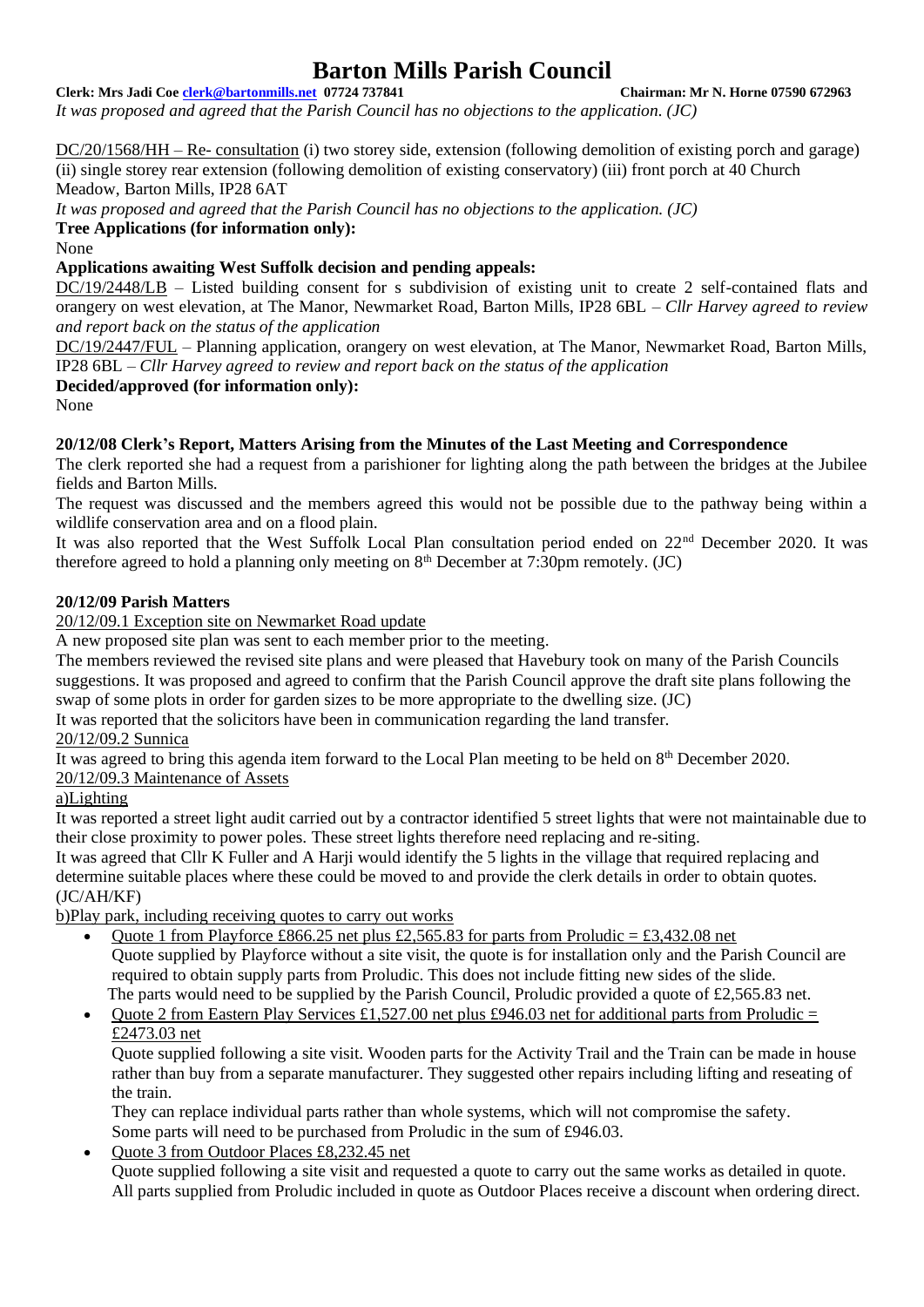**Clerk: Mrs Jadi Coe [clerk@bartonmills.net](mailto:clerk@bartonmills.net) 07724 737841 Chairman: Mr N. Horne 07590 672963**

Proludic

It was proposed and agreed to accept quote 2 from Eastern Play Services and parts from Proludic. 20/12/09.4 Covid-19 update and issues in the Parish

It was reported that some residents were known to have contracted the virus and fortunately had mild symptoms. 20/12/09.5 SID Rota

The rota was agreed until the end of January 2021.

20/12/09.6 Request to tidy islands at Chestnut Close and new Barton Mills sign

Cllr R Lewis reported that the island was 20% owned by Highways England and the remaining 80% was likely to be Suffolk County Council. It was agreed that the clerk should contact the land owners and ask whether the Parish Council can be granted permission to possibly maintain and install a new Barton Mills sign on the land. (JC) 20/12/09.7 Restructure of the River Lark

Cllr S. Mullender agreed to ask the person with knowledge of the restructure to attend the January 2021 Parish Council meeting. (SM)

20/12/09.8 Football Coaching funds held

There is £200 within the council's deposit account which must be spent on Football Coaching for local children or returned to the District Council.

20/12/09.9 BMFC request for money to refurbish the football club

Cllr R. Lewis reported that BMFC required refurbishment, including repairs to the roof and guttering, electrics upgrade and a new kitchen.

It was proposed and agreed to pay for the roof and guttering works totalling £600.00 (JC/RL)

# **20/12/10 Finance & Policies**

20/12/10.1 Parish Council Bank Balances and Reconciliation from list of Payments and Receipts The clerk reported that at date  $\text{\pounds}2,500$  is held in the current account and  $\text{\pounds}29,181$  in the deposit account 20/12/10.2 Approve and authorise payment of invoices

It was proposed and agreed to approve the following invoices:

|                | - -                                                          |                               |          |        |          |
|----------------|--------------------------------------------------------------|-------------------------------|----------|--------|----------|
| Date           | Payee                                                        | Details                       | Net      | VAT    | Gross    |
| 30-Nov         | J Coe                                                        | Salary                        | 291.52   | 0.00   | 291.52   |
| 30-Nov         | J Coe                                                        | Clerk expenses                | 24.15    | 0.00   | 24.15    |
| 30-Nov         | R Lewis                                                      | <b>Barton Miller printing</b> | 26.16    | 0.00   | 26.16    |
| 11-Nov         | <b>RH Landscapes</b>                                         | Newmarket Road                | 150.00   | 30.00  | 180.00   |
| 05-Nov         | S Limmer                                                     | Gardening                     | 25.00    | 0.00   | 25.00    |
| 08-Sep         | K & M Lighting                                               | Repair to light unit 65       | 220.00   | 44.00  | 264.00   |
| 01-Oct         | Charlie Peachy                                               | Wreaths                       | 90.00    | 0.00   | 90.00    |
| 16-Nov         | Barcham Tree                                                 | Trees at Church Meadows       | 496.00   | 99.20  | 595.20   |
| 25-Nov         | RH Landscapes                                                | October grass cutting         | 400.00   | 80.00  | 480.00   |
|                |                                                              |                               | 1,722.83 | 253.20 | 1,976.03 |
| Clerk Overtime |                                                              |                               |          |        |          |
|                | Hours to be paid along with salary at end of following month |                               |          | £14.02 | £14.02   |
|                |                                                              |                               |          |        |          |

20/12/10.3 Agree process to pay current month invoices

It was agreed all possible invoices would be paid online

20/12/10.4 Review and approve amended budget

An amended 2020/21 budget was distributed to all members prior to the meeting.

The budget was further amended at the meeting, £100 was moved from general repairs to BMFC.

It was proposed to approve the new amended budget. This was carried following a unanimous vote. The clerk is to publish the updated budget on the website.

20/12/10.5 Review and approve draft budget for 2021/22

A proposed 2021/22 budget was distributed to all members prior to the meeting.

The budget detailed total budgeted expenditure as £38,381, of which £9,460 would be payable from reserves brought forward from 2020/21, £3,185 from expected income in 2021/22 and the remainder of £25,736 from the proposed precept. The proposed precept would result in an increase of 0.13% to council tax payers.

# **20/12/11 Parish Councillors reports (for information only)**

None